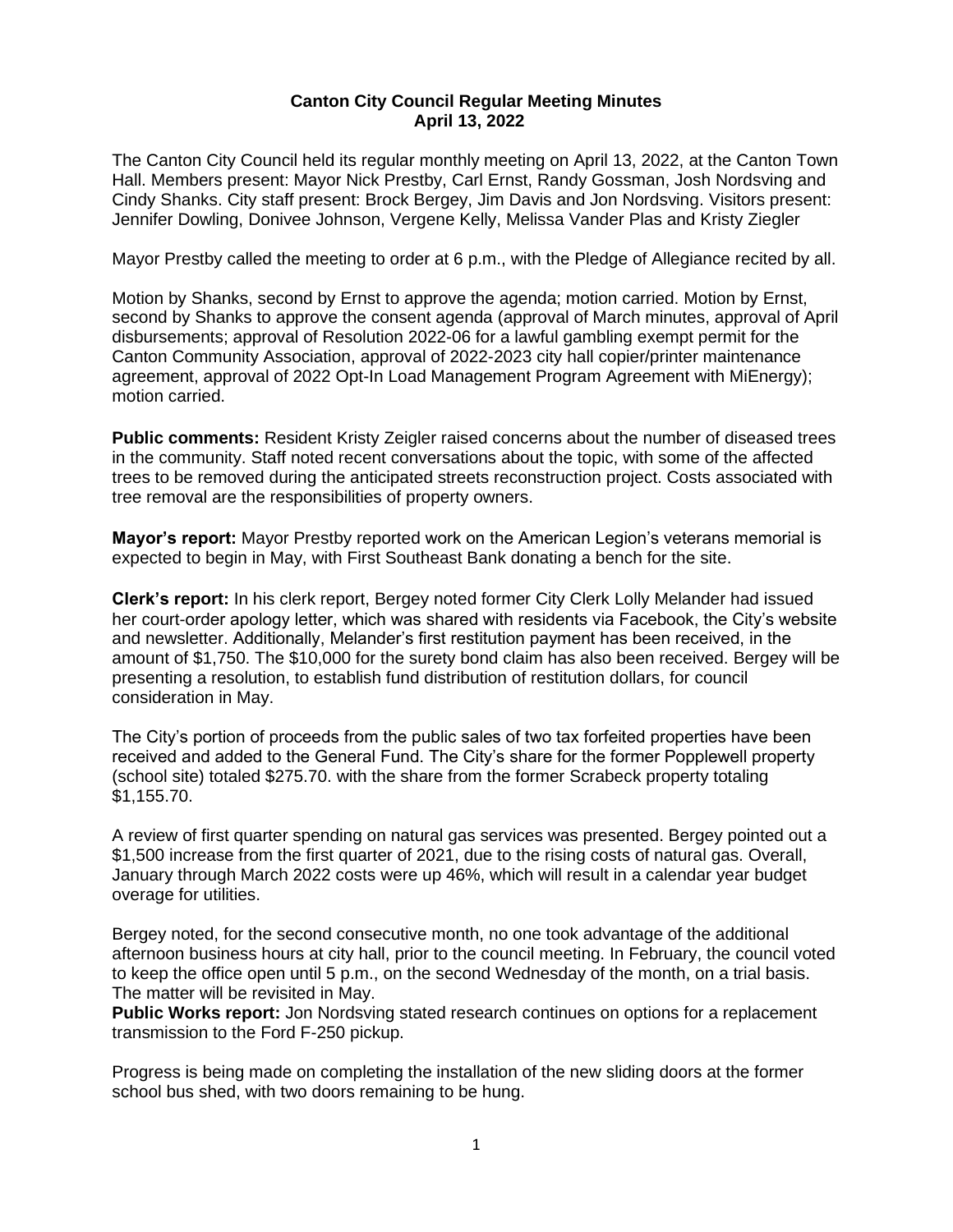Ongoing concerns with people misusing the City's brush dump were discussed. Nordsving suggested keeping the site open during weekday working hours, but locking it evenings and weekends, to prevent misuse. No action was taken.

**Fire Department:** Motion by Ernst, second by Shanks to accept the resignation of Tyler Newman from the department; motion carried.

Motion by Ernst, second by Josh Nordsving to advertise for a firefighter; motion carried.

## **Police:** None

**Planning Commission:** Zoning Administrator Josh Nordsving reviewed proposed changes to the City's zoning ordinance, as suggested by the Planning Commission. City Clerk Brock Bergey will be working with the City's attorney to draft an amended ordinance for council review in May. A public hearing is required before any changes can be made to the current zoning ordinance. That will likely take place prior to the June council meeting.

**Unfinished business:** Discussion continued from March on a revised employee pay plan prepared by a human resources consultant. The new plan recommends four employee grade levels and nine wage steps to replace the current pay plan, which dates back to the 1990s. Based on the wage study, conducted by David Drown Associates HR and presented to the council in March, three out of the City's four current employees are being paid an hourly wage below the market average. Under the new plan, the full market average rate, for each pay grade, would be achieved at step five. As of January 1, 2022, the clerk/treasurer, deputy clerk and public works maintenance worker would receive a wage adjustment at 89.5% of the market average for their respective grades. This would result in approximately \$2,375 in total employee backpay for 2022. The total impact to the 2022 calendar year budgets (General, Water and Sewer combined) would be around \$9,500. Bergey presented adjustments to the General Fund to account for the difference, with little wiggle room noted for the Water and Sewer Fund budgets. In a written memo to the council, City Attorney Greg Schieber stated, "I would concur with anyone who suggests the City would benefit from an updated compensation plan…the schedule should be reviewed every year or two to make certain it stays current and competitive." Schieber added while Minnesota Statutes don't dictate what cities must pay employees, they do require their pay be reasonably similar to what other employees in similar roles are paid in other communities. "Other good reasons to have a thoughtful and up-to-date compensation plan would be for more practical reasons – employee recruitment and retention," Schieber noted. The externally-conducted wage study included pay rates from 23 area communities, with the list previously approved by the city council. The wage study, itself, was initiated by the council in December 2021, as a precursor to the drafting of a new employee handbook. Motion by Mayor Prestby, second by Shanks to approve the proposed employee pay plan; motion carried, with Gossman opposed.

Motion by Shanks, second by Josh Nordsving to approve employee job descriptions, also prepared by David Drown Associates HR, for inclusion in the City's revised employee handbook; motion carried.

**New business:** Mayor Prestby addressed a need to bring in an outside expert to assist the council and employees with conflict resolution. This would be a free service provided through the League of Minnesota Cities (LMC), and would address three primary areas of conflict:

1. Moving on from Lolly Melander's criminal activity and administrative oversights;